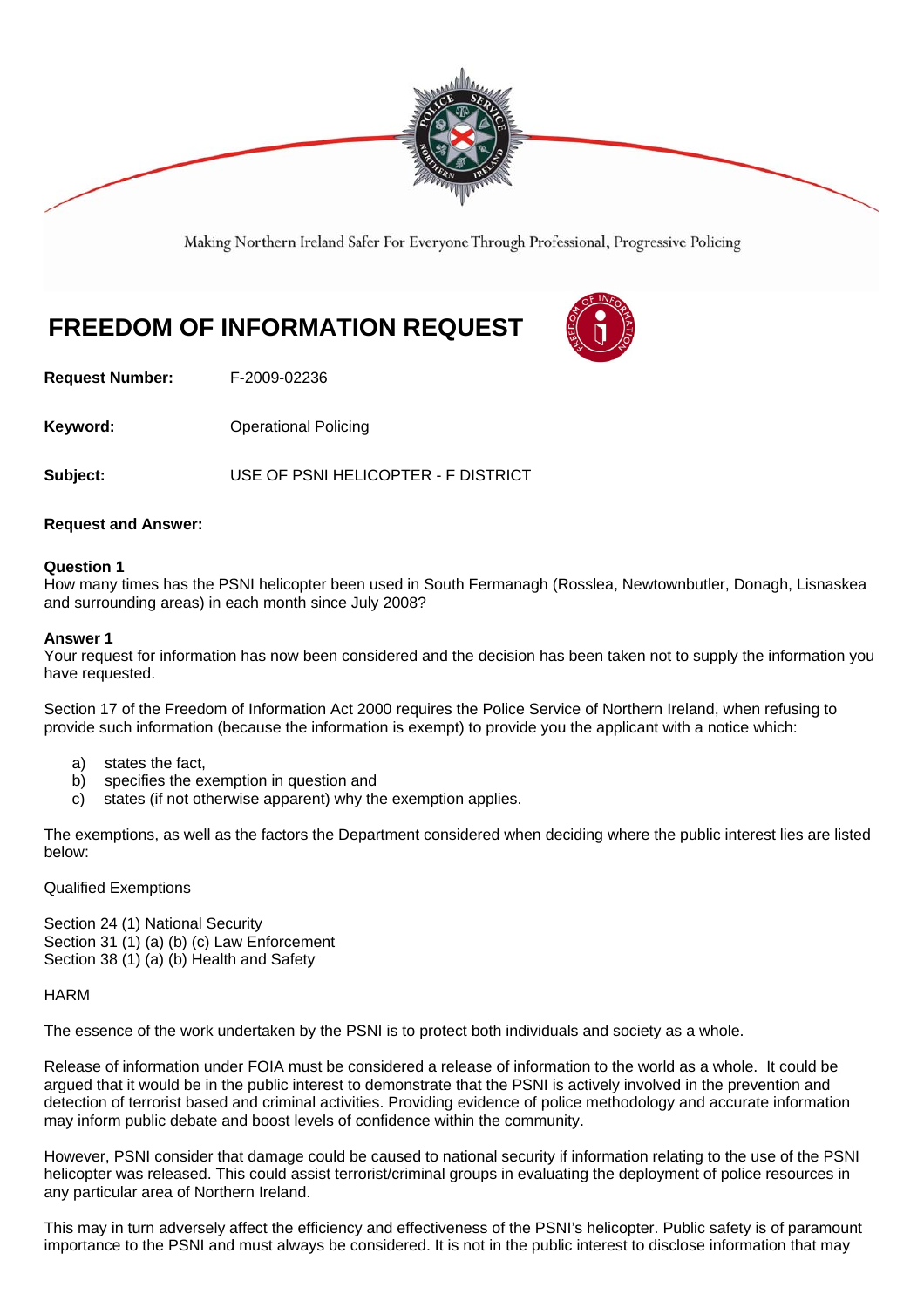compromise the PSNI's ability to fulfil its core function of law enforcement.

The release of this type of information would rarely be in the Public Interest and may reduce the PSNI's capability to perform its overall functions under the Police (NI) Act 2000, which states:

"It shall be the general duty of police officers –

to protect life and property; to preserve order; to prevent the commission of offences; where an offence has been committed, to take measures to bring the offender to justice."

An example of where harm could occur may best be demonstrated with a fictional scenario. If I made a Freedom of Information request, asking for details of what resources had been deployed by the PSNI to a particular operation i.e. the pursuit of a car containing an armed robbery gang, though a town in Northern Ireland, you and also any potential criminals/terrorists, would have on receipt of the information, an insight into the types of resources PSNI would deploy in a similar situation. This could give the criminal/terrorist fraternity the ability to estimate the level of Police coverage of a similar situation. This could provide them with the ability to gauge the level of resources deployed and plan an alternative means of escape thus avoiding apprehension.

Section 38 of the Freedom of Information Act 2000 also protects and individual's physical health and mental wellbeing whether the harm is real or perceived. Therefore the PSNI feel that by releasing the information you have requested would not be in keeping with the Act.

Public Interest Test

The public interest test relevant is as follows: -

Favouring Disclosure

Accountability

There is a general public interest in the way that police work and for public bodies to be accountable for their actions. Information, which enables the efficiency and effectiveness of PSNI to be scrutinised, will be of benefit to the community.

Media and Public Interest

To satisfy the media and public interest.

Public Debate

Where the release of information would contribute to the quality and accuracy of public debate.

Accountability for Public Funds

Where public funds are being spent, there is a public interest in accountability and justification.

Considerations Favouring Non-Disclosure

Efficient and effective conduct of the Service

Where current or future law enforcement role of the service may be compromised by the release of information.

Balancing Test

The public interest in maintaining the exemptions applied to the information outweighs the public interest in disclosing the information. The PSNI must protect the health and safety of individuals.

On balance it is not in the public interest to release this information.

#### **Question 2**

Have the PSNI introduced a policy whereby personnel are only allowed to enter South Fermanagh by helicopter because of the dissident republican threat?

## **Answer 2**

In reliance on the exemptions in sections 23(5), 24(2), 31(3), 38(2) and 40(5) of the Freedom of Information Act (2000), PSNI can neither confirm nor deny whether we hold any information relevant to question 2 of your request.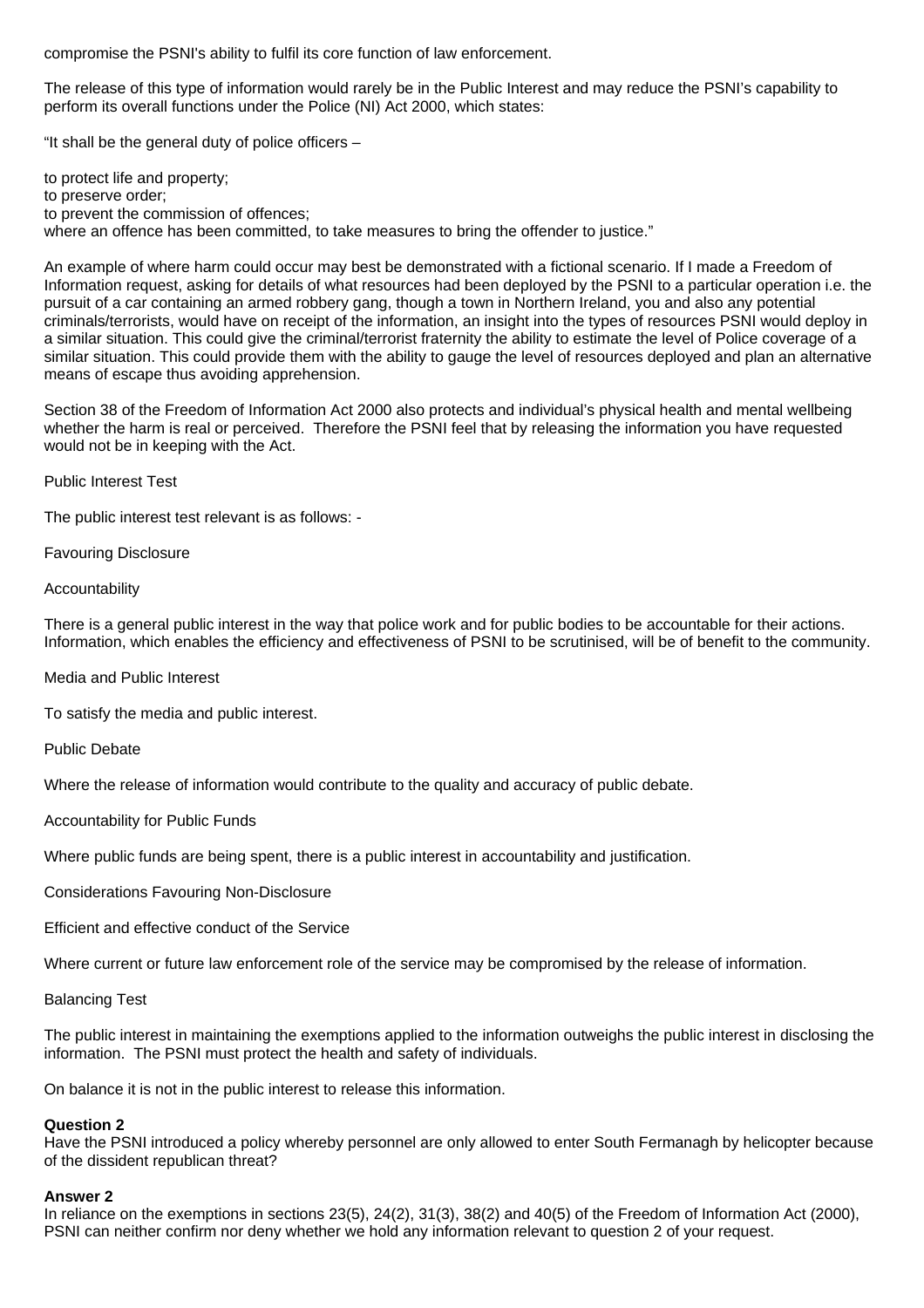Refusal Notice.

Section 17 of the Act provides:

(1) A public authority which, in relation to any request for information, is to any extent relying on a claim that any provision in part II relating to the duty to confirm or deny is relevant to the request or on a claim that information is exempt information must, within the time for complying with section 1(1), give the applicant a notice which-

(a) States the fact,

(b) Specifies the exemption in question, and

(c) States (if that would not otherwise be apparent) why the exemption applies.

The PSNI can neither confirm nor deny that it holds any information relevant to question 2 of your request as the duty in s1 (1) (a) of the Freedom of Information Act 2000 does not apply, by virtue of the following exemptions.

Absolute Exemption

Section 23 (5) Information supplied by, or concerning, certain security bodies.

Qualified Exemptions

Section 24 (2) National Security.

Section 31 (3) Law Enforcement

Section 38 (2) Health and Safety

Section 40 (5) Personal Information

To the extent that section 23,(5), 24(2), 31(3), 38(2) and 40 (5) applies, it has been determined that in all the circumstances of the case the public interest in maintaining the exclusion of the duty to confirm or deny outweighs the public interest in confirming whether or not the information is held.

#### HARM

The essence of the work undertaken by the PSNI is to protect both individuals and society as a whole.

The release of information under FOIA must be considered a release of information to the world as a whole. Therefore, simply confirming or not that such information were held could disclose sensitive information.

Public Interest Test The public interest test is as follows: -

Considerations Favouring Disclosure

#### Accountability

When information relates directly to the efficiency and effectiveness of the PSNI or its officers it would generally be of benefit to the community to confirm whether information requested is held or not.

# Public Debate

To confirm whether information requested is held or not could contribute to the quality and accuracy of public debate and encourage the community to be more vigilant and proactive in the fight against crime.

Considerations Favouring Non-Disclosure

Efficient and effective conduct of the service.

In respect of question 2 to confirm or deny whether any information is held or not has the potential to compromise the prevention and detection of crime.

#### Current investigations

It is in the public interest to engage the neither confirm nor deny principles to any information that may be of assistance to anyone involved in criminal activity.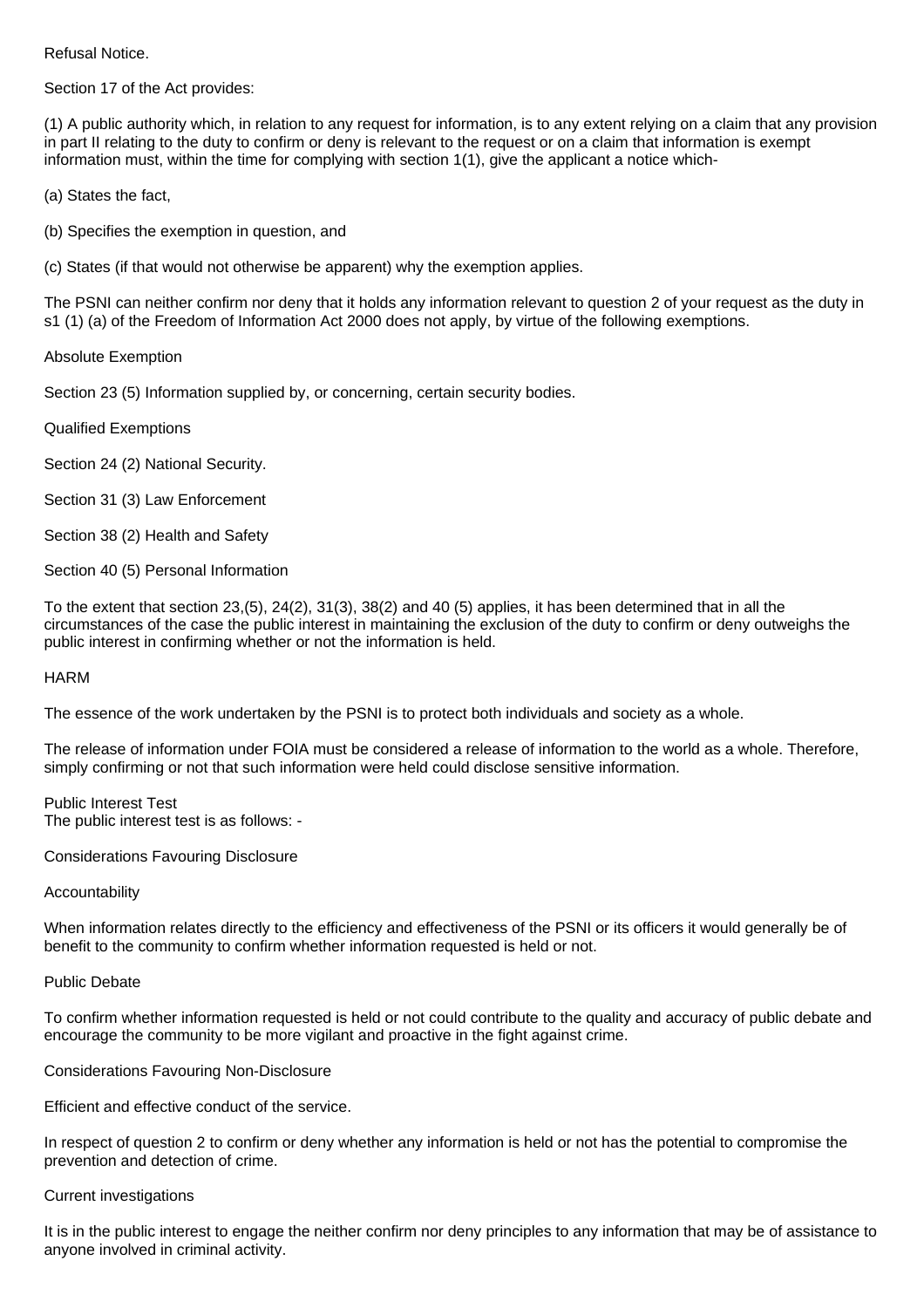# Balancing Test

Having considered the arguments highlighted above it is considered that the balance in the public interest test is one of maintaining the exclusion of the duty to confirm or deny as it outweighs the public interest in disclosing whether PSNI holds the information requested in question 2.

# **Question 3**

How many helicopters do the PSNI in F District have access to?

# **Answer 3**

From July 2008 to August 28<sup>th</sup> 2009 PSNI in F District had access to one operational Police helicopter however, from August 28<sup>th</sup> 2009 to present day PSNI F District have access to two operational Police helicopters, as recently PSNI have leased a second helicopter on a short term basis to meet specific operational requirements.

However, in reliance on the exemptions in sections 24(2), 30 (3), 31(3), 38(2) and 43(3) of the Freedom of Information Act (2000), PSNI can neither confirm nor deny whether we hold any other information relevant to question 3.

Refusal Notice.

Section 17 of the Act provides:

(1) A public authority which, in relation to any request for information, is to any extent relying on a claim that any provision in part II relating to the duty to confirm or deny is relevant to the request or on a claim that information is exempt information must, within the time for complying with section 1(1), give the applicant a notice which-

(a) States the fact,

(b) Specifies the exemption in question, and

(c) States (if that would not otherwise be apparent) why the exemption applies.

The PSNI can neither confirm nor deny that it holds any other information relevant to question 3 of your request as the duty in s1(1)(a) of the Freedom of Information Act 2000 does not apply, by virtue of the following exemptions.

Qualified Exemptions

Section 24 (2) National Security.

Section 31 (3) Law Enforcement

Section 30 (3) Investigations

Section 38 (2) Health and Safety

Section 43 (3) Commercial Interests

To the extent that section 24(2), 30(3), 31(3), 38(2) and 43 (3) applies, it has been determined that in all the circumstances of the case the public interest in maintaining the exclusion of the duty to confirm or deny outweighs the public interest in confirming whether or not the information is held.

#### **HARM**

The essence of the work undertaken by the PSNI is to protect both individuals and society as a whole.

The release of information under FOIA must be considered a release of information to the world as a whole. Therefore, simply confirming or not that such information were held could disclose sensitive information.

Public Interest Test

The public interest test is as follows: -

Considerations Favouring Disclosure

#### Accountability

When information relates directly to the efficiency and effectiveness of the PSNI or its officers it would generally be of benefit to the community to confirm whether information requested is held or not.